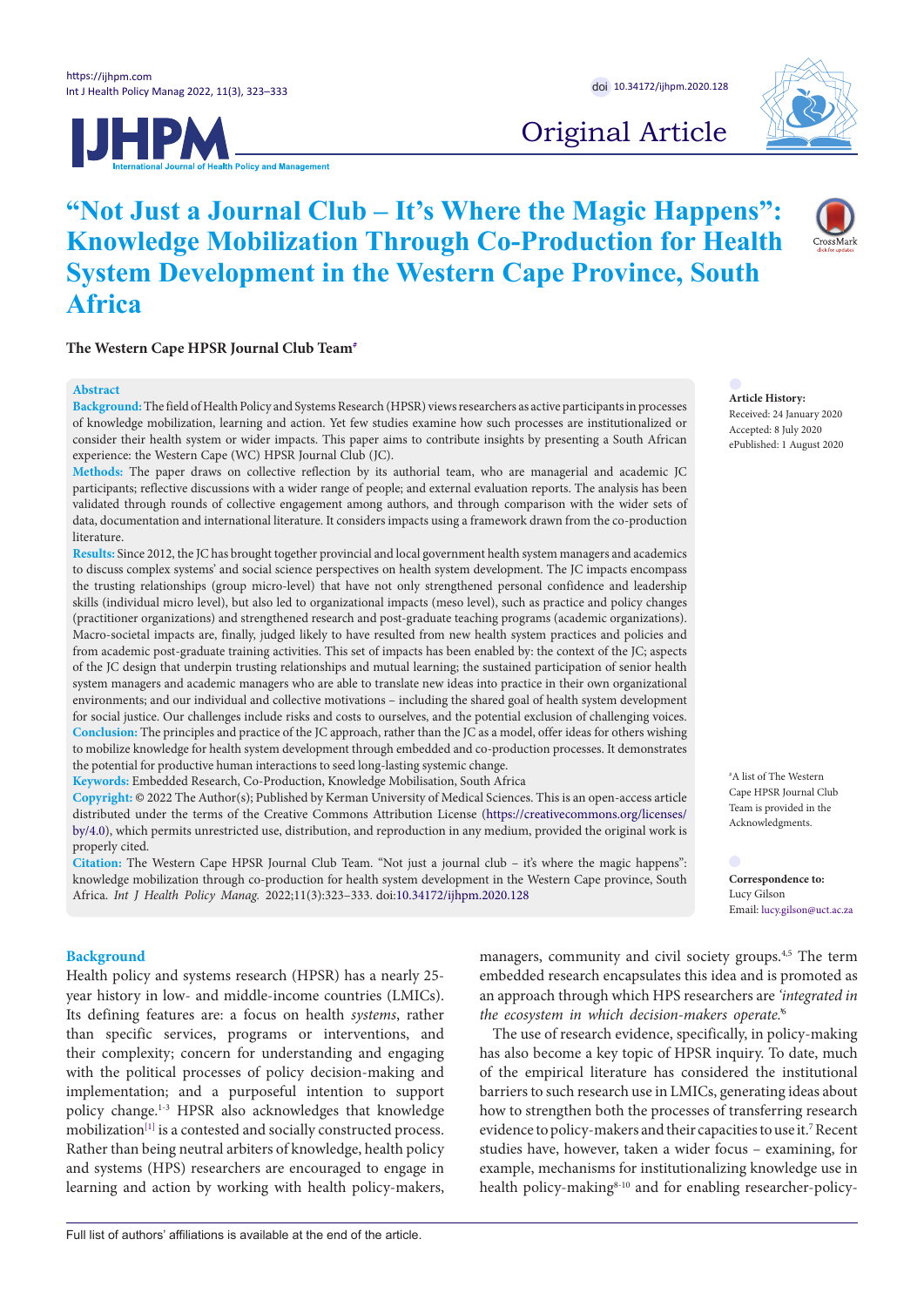## **Key Messages**

#### **Implications for policy makers**

- Health policy and systems research (HPSR), rooted in complex systems perspectives, offers valuable ideas and lessons for health system development.
- Establish and sustain mechanisms of dialogue and debate with health policy and systems (HPS) researchers to generate contextually relevant and implementable ideas about health system development.
- Work with researchers to develop HPSR projects that address current health system development needs.
- Recognize that your own personal practices as well as routine processes, not just health policy documents, are mechanisms of health system development.
- Fund health system managers to participate in post-graduate health policy and system training programs, including leadership development, and so strengthen health systems.

#### **Implications for the public**

Researchers and policy-makers need to engage in dialogue and debate with each other, as well as other groups, to share their experiences and together generate ideas about how to strengthen health systems in ways that benefit the whole population. We report on a South African experience of bringing researchers and policy-makers together and show how simply talking to each other can generate ideas and practices that can strengthen health systems, as well as related research and university training programs. These different groups of people often work in their own worlds and do not invest energy in learning from each other. However, our experiences show that it does not take much time or effort to think together and generate new ideas that have relevance to health system strengthening. It does, however, take commitment and trust.

maker partnerships<sup>11</sup> Knowledge mobilization for health policy-making and management is also an important, but disconnected, area of inquiry in higher income countries. In these settings there has again been growing emphasis on the types of collaborative research practices that are embraced by the term 'embedded research.' These include integrated knowledge translation,<sup>12</sup> the co-production of knowledge in local contexts (by researchers, policy-makers, managers, practitioners, and/or service users and their families: [Box 1\)](#page-1-0) as well as broader collaborations and networks to share and transform knowledge.13 In these latter approaches, knowledge mobilization is understood as *'the activation of available knowledge within a given context'* by those who will use it, where the boundaries between knowledge producer and user are blurred.14 Such collaboration is seen as particularly appropriate in addressing complex problems and systems, as combining knowledge sources (research, theory, policy and practice) is judged necessary to support system change.<sup>15</sup> Recent reviews of experience from both LMIC and higher income countries settings have, however, concluded that further research is needed to understand how processes of institutionalizing knowledge use/knowledge mobilization develop over time, as well as to consider their health system and wider impacts.<sup>7,13,16,17</sup>

This paper seeks, therefore, to contribute to current literature by describing an experience of knowledge coproduction/mobilization for health system development, from Cape Town, South Africa. An embedded HPSR hub – a collaboration between 2 universities<sup>[\[2\]](#page-9-1)</sup> – was established in 2012 to, amongst other things, draw *'the tacit knowledge of experienced practitioners into the task of better understanding health policy and health systems, and how to strengthen policy implementation and system performance'* (CHESAI proposal 2012). To support this networking and thinking, the Western Cape (WC) HPSR Journal Club (JC) sought to be an *'open space in which to initiate dialogue and discussion among the different HPS research groups and with practitioners about what HPSR entails and can offer'* (CHESAI annual report

2012-2013). This paper considers the JC as a mechanism of knowledge co-production. It explores whether and how the JC has catalyzed networking and knowledge mobilization towards health system development, as well as what factors have supported and challenged it, over the period 2012-2019.

In the next section we outline the methods used in preparing the paper. Next we describe the JC and consider its impacts, before discussing the factors enabling and challenging it and how this experience adds to the current literature. Finally, we draw out some conclusions about these experiences.

## **Methods**

Based on collective reflection by the authorial team, this paper presents a form of structured reflection – as also used more widely in literature on practitioner-researcher engagements.<sup>8,19</sup>

In May 2019 a group of 15 core JC participants, who comprise both senior public sector health managers (from the WC Government's Department of Health and the City of Cape Town's health department) and HPSR academics (from the Universities of Cape Town and the WC), met together over two,

## <span id="page-1-0"></span>**Box 1.** Key Elements of Research Co-Production<sup>13</sup>

- Co-production is generally defined as '*a process through which inputs from individuals who are not [generally] 'in' the same organization are transformed into goods and services'*18 (cited  $in<sup>13</sup>$ ).
- In co-production of knowledge, multiple knowledge sources are combined, usually to address a specific challenge and because they can achieve more together, than alone.
- Co-production processes ideally adhere to the following key principles: sharing of power, including all perspectives and skills, valuing the knowledge of everyone, reciprocity and building relationships.
- Outputs can be transformed by knowledge-user participation; consequently, they may better meet users' needs and support decision-making and implementation in the local setting.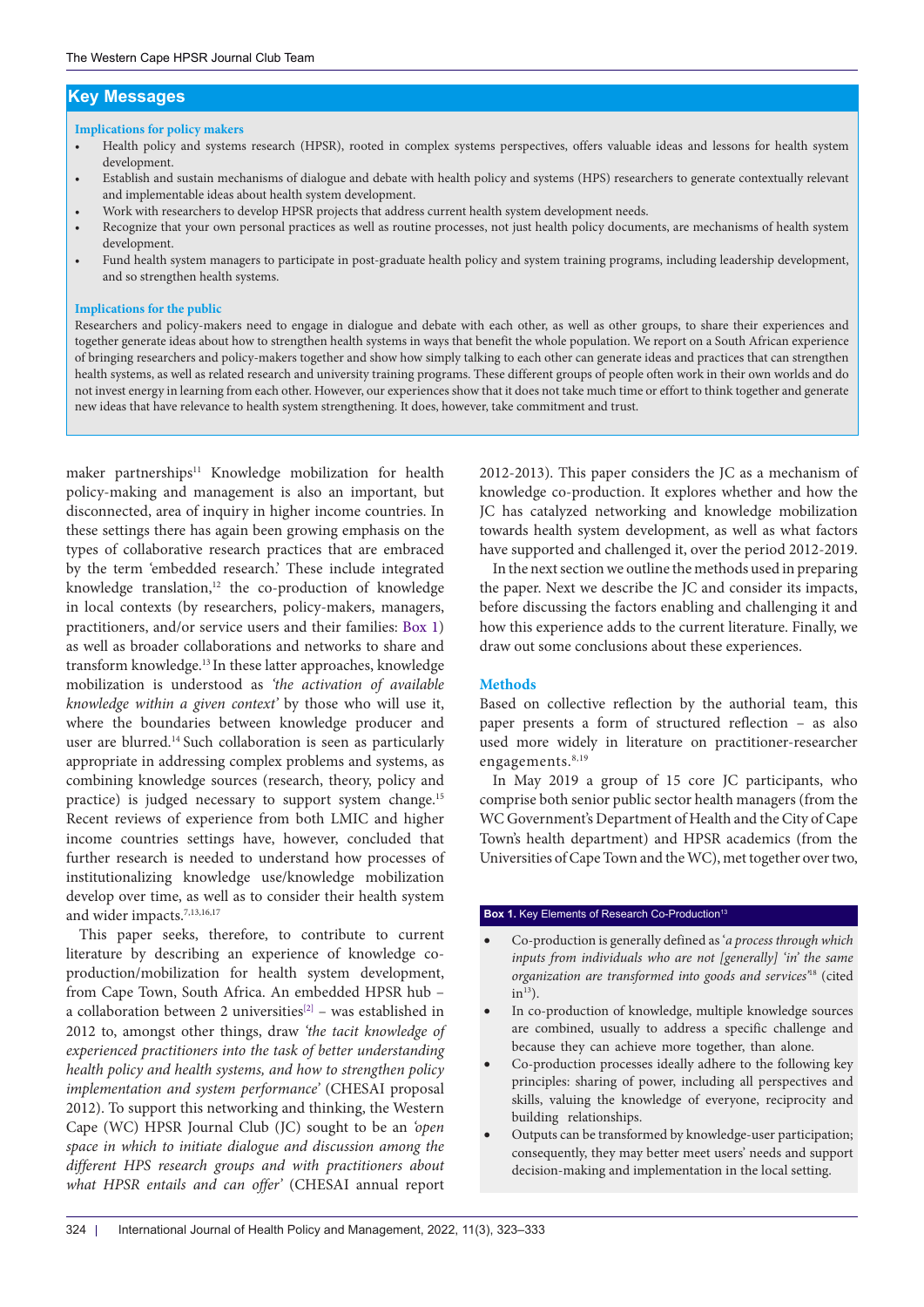half days to reflect on our experience. We, first, individually and collectively interrogated our personal experiences of the JC, in part around a set of questions prompted by a recent paper on co-production.17 An initial summary analysis of these reflections was then prepared overnight and discussed collectively the next day, to test the initial synthesis and allow for additional insights. Finally, overall timelines of the JC and the wider activities and events into which it has fed were developed by managers and researchers separately, and then discussed collectively.

LG then led further preparatory analysis for this paper, comparing the products of the May 2019 reflections with additional material previously generated through regular JC processes of reflection with a wider range of people (see [Table 1\)](#page-2-0). All data were manually coded and systematically compared to allow triangulation across data sets. Whilst the May 2019 authorial judgements were largely validated through this analytic process, a few additional insights were identified (such as early concerns over the JC's possible exclusionary nature, discussed later). A recent *'social impact model,'* specifically developed for assessment of research co-production,13 was, finally, purposefully used to guide additional analysis of the JC's impact (see below). The full draft paper was then prepared, presented and discussed with all members of the authorial team, and, finally, revised for journal submission. Although academics led the final writing process, all authors contributed actively to the surrounding conceptualization and analytic processes.

Tracking research impacts is inherently difficult, given they are diffuse and long-term.<sup>20</sup> Becket et al<sup>13</sup> argue that the complex nature of co-production makes the task even more difficult, and that its philosophical roots demand attention to impacts beyond traditional, tangible measures, such as peer reviewed publications. These authors suggest it is particularly important to recognize the non-linearity of co-production impacts, and how feedback loops, multiple mechanisms and interactions lead to impact over time. For example, impacts

on practitioners and policy-makers as individuals occur long before papers are written and can themselves generate further impacts over time. Drawing from the realist understanding of context these authors propose a preliminary framework for mapping the different levels of impact that may result from co-production ([Box 2](#page-3-0)), allowing for the partnerships and processes of co-production, as well as conceptual impacts, capacity building, and possible cultural shifts in research and practice organizations.

Although this analysis was strongly shaped by the authorial team, several of those most closely involved in preparing this paper hold organizational positions in the health system and academic worlds that allow them to apply JC ideas in organizational decision-making processes and to trace those processes and their consequences. The analysis also draws on reflections from a wider range of people (see [Table 1](#page-2-0)), includes comparison with wider international experience and has been developed and tested through several rounds of collective reflection and engagement. Analytic rigor was, then, derived from the iterative cycles of collective reflection, as well as data and theoretical triangulation. Finally, we include purposeful reflection on the challenges we have faced.

## **Results**

## What Is the Western Cape HPSR Journal Club?

Established in September 2012, the JC is attended by provincial and local government health managers, as well as academics involved in education and research and researchers from other organizations. Meetings are held bi-monthly at a place and time agreed as convenient for most of us. From its inception, drawing from our initial discussions of HPSR as a field,1-3 we have had a shared interest in taking '*a deliberate whole systems/policy analysis/social science perspective'* on health system development, recognizing it as a complex system (CHESAI annual report, 2012-2013). We have also purposefully used formal papers to stimulate us to share our different insights and experience on key issues, with the

<span id="page-2-0"></span>**Table 1.** Data Used in Preparing This Paper

| Data Set                                     | <b>Details</b>                                                                                                                                                                                                                                                                                                                                                                                                                                                                            |  |
|----------------------------------------------|-------------------------------------------------------------------------------------------------------------------------------------------------------------------------------------------------------------------------------------------------------------------------------------------------------------------------------------------------------------------------------------------------------------------------------------------------------------------------------------------|--|
| May 2019 author<br>reflections               | Notes from approximately 7 hours of discussions<br>Written notes of summary analysis of initial discussions (reviewed and revised collectively)                                                                                                                                                                                                                                                                                                                                           |  |
| Reflections about the JC                     | Summary written notes of informal group reflections from 5 meetings: November 2013, March, October and November<br>2014, December 2016 (considering eg, how well JC was working, whether or not to adapt and change it, what other activities<br>might be valuable to implement as well) (anonymized notes, available to all JC members)<br>Notes include a report on an anonymous and short survey of JC members in 2013, about what was liked or disliked and<br>suggestions for change |  |
| Reflections about the<br>Think Tank meetings | Summary written notes of informal, collective reflections from 2 meetings: January and December 2017                                                                                                                                                                                                                                                                                                                                                                                      |  |
| Documentation of<br><b>CHESAI</b>            | Original proposal - including plans for practitioner-researcher engagement (CHESAI proposal 2012)<br>CHESAI annual reports 2012-2013; 2013-2014; 2014-2015<br>CHESAI final report 2016 (funded by the IDRC, Canada: grants no. 106788E001 and 106788E002)                                                                                                                                                                                                                                 |  |
| <b>CHESAI</b> evaluation<br>reports          | Mid-term evaluation report (work undertaken November 2013-2014) (S. Soal, unpublished data, 2015)<br>End of project evaluation report (work undertaken 2015-2016) (S. Soal, S. Spender, unpublished data, 2016)<br>Both included specific consideration of JC, using data drawn from observations and anonymous interviews with health<br>managers and HPS researchers                                                                                                                    |  |

Abbreviations: IDRC, International Development Research Centre; CHESAI, Collaboration for Health Systems Analysis and Innovation; JC, Journal Club; HPS, health policy and systems.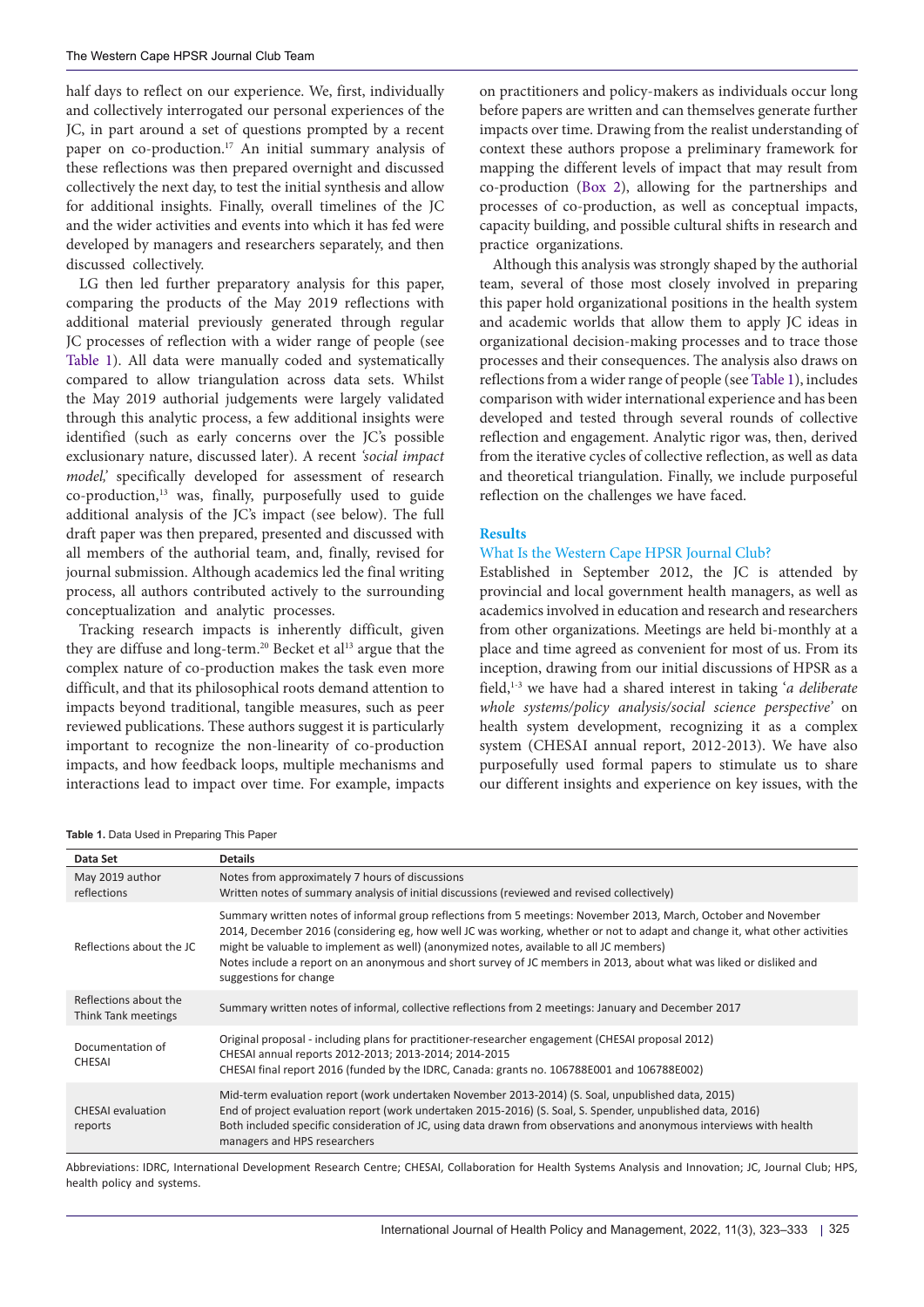## <span id="page-3-0"></span>**Box 2.** The Social Impacts of Research Co-Production Work Through 4 Levels<sup>13</sup>

- 1. Individual (micro-level) characteristics of stakeholders, including biological and psychological aspects (ie, improved mental or physical health, improved practice and skills for practitioners).
- 2. Groups/networks/interpersonal relations (microlevel) stakeholder relationships within a system (researcher/ practitioner partnerships), practice changes within teams/ departments.
- 3. Organizational or institutional (meso-level) organizations including rules, norms (culture), capacity-building and organizational structures, funding organizations, educational institutions.
- 4. Societal or infrastructure (macro-level) wider social, economic, policy and political impacts. Multiple institutions at a national scale. National public engagement, different elements of social and public value such as justice and equality.

intention of generating shared understandings of relevance to health systems' practice and research.

Although coordinated by a core team from the Universities of Cape Town and the Western Cape (UCT/UWC), JC paper selection ([Box 3\)](#page-3-1) is informed by our overall intention and by participants' views of key issues and problems in the local health system. We have also deliberately sought to create a safe space within the JC to allow views and experiences to be shared openly [\(Box 3](#page-3-1)) – as the evaluator observed (S. Soal, unpublished data, 2015):

- The safety of the space is not just interpersonal and *professional – it also applies to the topics themselves: Space is given to explore difficult topics that are simultaneously of direct relevance to practitioners' needs and experience, and also so new and experimental that it is hard to speak in clear messages about them.*
- I notice that the JC is respectful, conversational and *collegial. There is a tone and quality of seriousness and of listening, and transparency across the system – people are very open.*

Although the JC invitation list is now over 100 people, just over 40 people attended at least 3 meetings a year over 2012- 2016 (CHESAI final report 2016). The number attending any meeting is now usually around 20-25. There has clearly been a fall-off over time in participation from researchers outside the 3 WC universities, and there is also quite variable attendance by health system middle managers. However, there has been consistent participation by the core UCT/UWC team, including younger researchers as they join, and by the senior health management team of the provincial government (WCG:H – Western Cape Government, Department of Health) as well as colleagues from the health department of the City of Cape Town municipality (CityHealth).

## What Impacts Has the Western Cape HPSR Journal Club Had?

To consider impacts we initially developed the timeline of

## <span id="page-3-1"></span>**Box 3.** Journal Club Papers and Format<sup>13</sup>

## Papers

- • In each meeting, 2 papers are presented and discussed in terms of their relevance to the South African and WC settings.
- Paper topics have addressed whole system change, leadership, organizational culture, accountability, learning organizations, resilience, boundary spanning, street level bureaucracy, and practice-research engagement.
- Papers include literature reviews, as well as conceptual and empirical pieces (themselves using a range of methods); and are drawn from a variety of disciplines.
- As a deliberate decision we have largely not used papers reporting South African research, in order to learn from conceptual papers and other countries' experiences, as well as to value the knowledge of all present rather than privileging the knowledge of the participating researchers.

#### Format

- Chairs and presenters are selected to rotate formal contributions among practitioners and researchers, allowing contributions from both groups.
- Discussions are managed on a first name basis, as a signal of flattening hierarchy.
- The Chair's role is largely to ensure all who want to contribute are able to share their thoughts and to track time.
- Sometimes the Chair also offers a wrap up of key points, but it is generally left to the individuals attending to make meaning of the discussions for their own work.

Abbreviations: WC, Western Cape; JC, Journal Club.

activities that we judge have been catalyzed and influenced by the JC ([Figure 1](#page-4-0) and [Table 2;](#page-5-0) see also [Supplementary file 1](#page-9-2)).

First, as [Figure 1](#page-4-0) illustrates, 2 additional mechanisms of practitioner-researcher engagement have spun out of the JC, allowing the deepening of relationships and consolidation of ideas. We have together attended the Global Health Systems Research Symposia since 2012 – making individual presentations (2012-2018) and offering organized and satellite sessions on action-learning processes for district health system development (2012, 2016), boundary spanning and health system resilience (2016), and embedded research, collaborative governance and non-state providers (2018; see also<sup>23</sup>). Our collective reflections about the 2016 Symposium then led to the development of the bi-monthly 'Think Tank' meeting as another *'safe, friendly, space to talk think and reflect about difficult issues outside the everyday pressures, a space whether there is mutual benefit and value-add – no deadlines, no deliverables'* (Think Tank reflection notes, December 2017). Over time, we have interrogated governance issues in this space, considered experiences of inter-sectoral collaboration in the province, and engaged with national health policy debates. Sustaining the Think Tank in 2019 proved difficult, however; perhaps because of the multiple other time demands we all face.

Second, JC relationships and ideas have, over time, fed back into a wider range of professional activities. These include a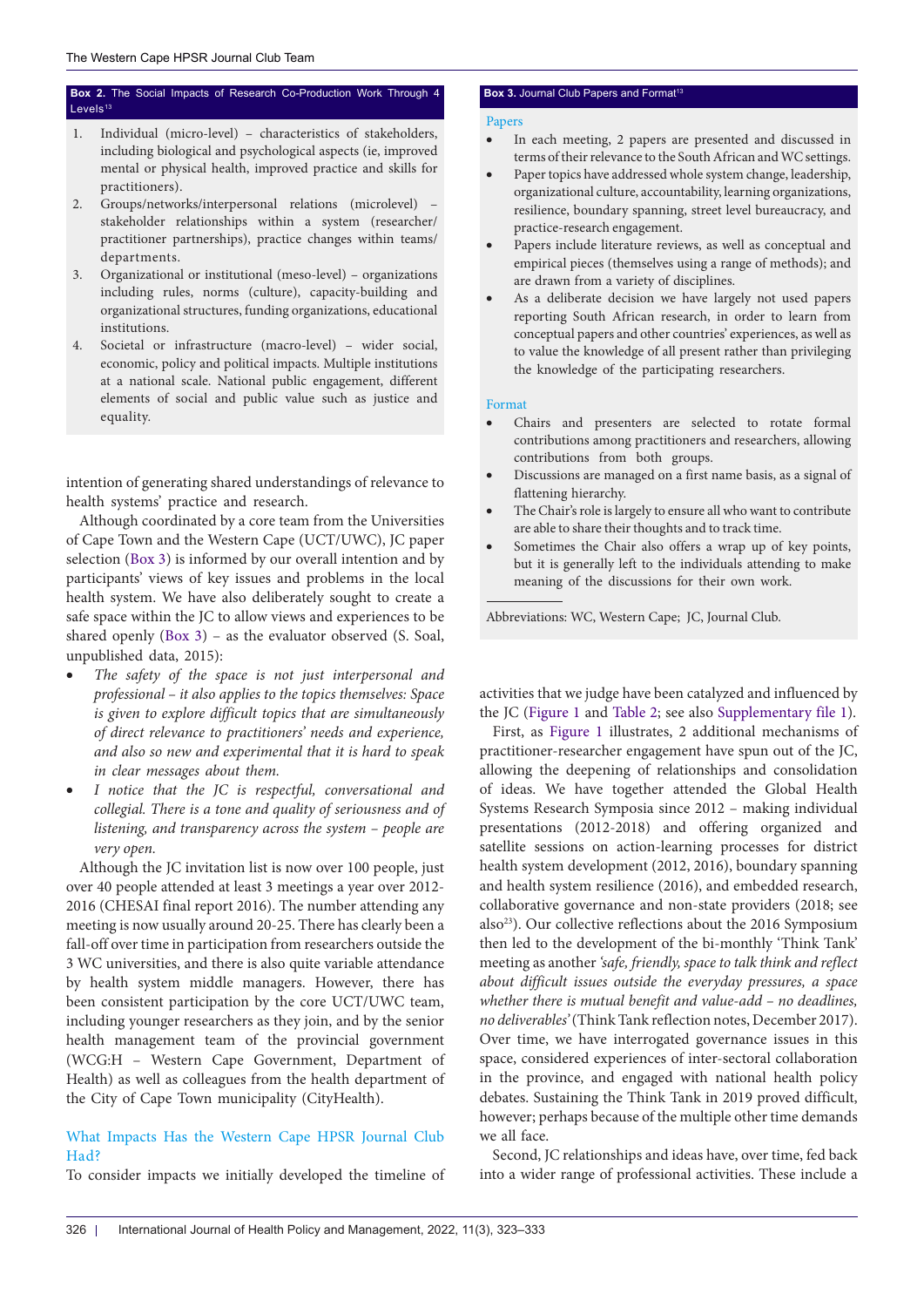<span id="page-4-0"></span>

**Figure 1.** The Timeline of Key Activities Catalyzed and Influenced by the Journal Club.

Note: Blurred grey arrows = practitioner-researcher engagements (vertical arrows = Global HSR Symposia). Solid line box, italics = organizational developments. Shaded box = WCG:H policy documents. Dotted line, italics = University teaching developments. Dashed line box = collaborative HPS research and development projects (see [Table 1\)](#page-2-0).

Abbreviations: WOSA, the Whole of Society Approach; JC, Journal Club; HS(S), Health Systems (Strengthening); H(P)S(R), Health (Policy and) Systems (Research); UCT, University of Cape Town; UHC, Universal Health Coverage; UWC, University of the Western Cape; WCG:H, Western Cape Government, Department of Health; PAHLM, Partnership for Health Leadership and Management.

series of health system development and research projects that have been collectively developed and implemented ([Table 1\)](#page-2-0), a range of policy and organizational changes within the health system, educational activities and academic organizational developments [\(Figure 1](#page-4-0)).

We then used the social impact model [\(Box 2\)](#page-3-0) to frame our deeper understanding of the JC's impacts.

We judge that the group level is at the heart of the impacts achieved – where the development over time of a *'strong, relational team'* (May 2019 author reflections) has allowed us *'to come together and think at the same table…grappling with theory grounded in practice'* (2013 JC member survey). Continuous engagement has allowed the deepening of relationships and emergence of shared ideas. This is a '*collective process of sensemaking that helps us make sense of complexity,'* as *'the more you talk and think about ideas, the more relevance they have'* (May 2019 author reflections). In this space we have not only thought through what a systems lens is and what its implications are for health system development, but we have also worked systemically – that is, we have developed and maintained a small system founded on horizontal relationships (S. Soal, unpublished data, 2015).In both ways we have, thus, bridged the gap between academics and practitioners, research and practice, and supported wider practitioner-researcher engagement (October 2014 JC reflections; May 2019 author reflections).

The group space has also fed back into our own individual learning – with a critical and central focus on making sense in our own context of the ideas and concepts discussed. For all of us, it is a *'complexity therapeutic circle'* where we can step outside our everyday realities to think, reflect, debrief, re-charge and re-energize ourselves (May 2019 author reflections). The *'discussions allow us to make sense of a complex world, providing access to conceptual lenses and models to inform practice, stimulating critical thinking'* (Think Tank reflections, December 2017). In October 2014 within the JC, and then again in May 2019, we noted that *'ideas and concepts have given managers the language and frames to make sense of their own experience'* (confirmed in S. Soal, unpublished data, 2015). The discussions have also provided researchers with the language to deepen their thinking, as concepts and ideas have been tested against real world realities through engagement with managers. They have enabled entry into systems thinking concepts and experience for emerging HPS researchers, have given researchers confidence in the value of the complex/whole systems perspective and a language to connect to others (May 2019 author reflections). It also been interesting for researchers to hear about the inner workings of government and what happens at different levels of the health system – stimulating thinking about future research questions and grant applications (December 2016 reflections Think Tank). Finally, for all of us, our personal leadership practices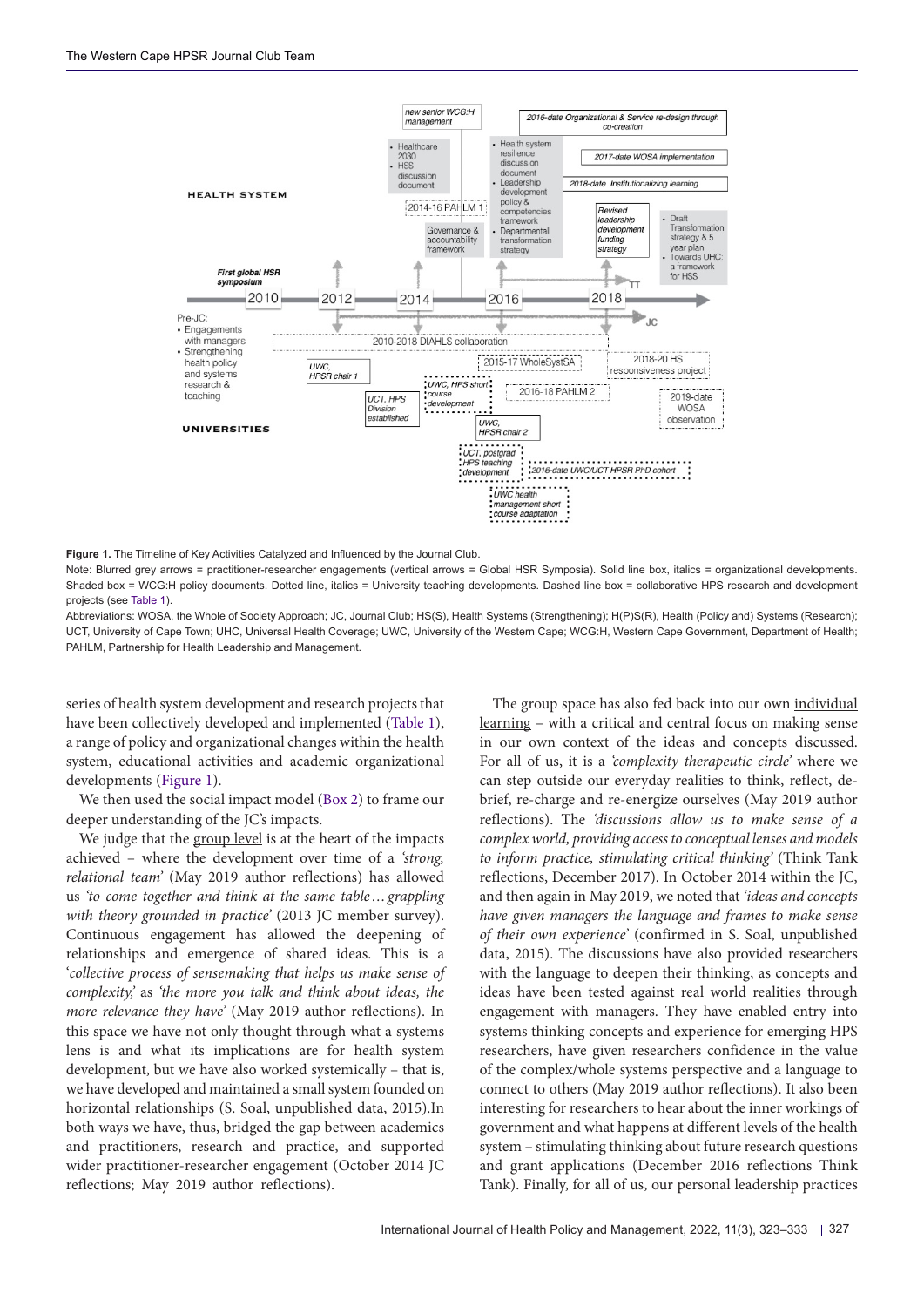<span id="page-5-0"></span>**Table 2.** Collaborative Health System Development and Research Projects Linked to the WC HPSR JC

| Years     | <b>Project Name</b>                                                                                                                      | <b>Project Details</b>                                                                                                                                                                                                                                         |
|-----------|------------------------------------------------------------------------------------------------------------------------------------------|----------------------------------------------------------------------------------------------------------------------------------------------------------------------------------------------------------------------------------------------------------------|
| 2010-2019 | <b>DIALHS</b>                                                                                                                            | An action-learning project implemented collaboratively with the WCG:H and CityHealth,<br>to understand and support district system governance and leadership                                                                                                   |
| 2014-2018 | PAHLM                                                                                                                                    | A collaborative project to develop a leadership competency framework for public health<br>system managers (Phase 1); extended to adapt and trial modifications to University<br>leadership development activities, based on the competency framework (Phase 2) |
| 2016-2019 | Whole-SystSA, Whole System Change in South<br>Africa: Understanding the experience of health<br>system transformation in the WC province | A collaborative research project to review provincial health system development 1994-<br>2016; also considering the lessons for monitoring future health system development                                                                                    |
| 2017-date | <b>WOSA</b>                                                                                                                              | An approach to inter-sectoral collaboration trialed by the WCG:H in four specific areas,<br>2017-date; from 2019, accompanied by researcher observation                                                                                                        |
| 2018-date | Strengthening health system responsiveness to<br>citizen feedback in South Africa and Kenya                                              | A research project to consider how to strengthen system response to citizen feedback,<br>implemented collaboratively with WCG:H                                                                                                                                |

Abbreviations: WC, Western Cape; JC, Journal Club; DIALHS, District Innovation for Action Learning and Health System Development; PAHLM, Partnership for Health Leadership and Management; WOSA, the Whole of Society Approach; WCG:H, Western Cape Government, Department of Health; HPSR, Health policy and systems research.

have been influenced by the engagements – stimulating, for example, the practice of being mindful and reflective, as well as developing our skills as boundary spanners (May 2019 author reflections).

Our individual and group activities have then catalysed wider meso-level effects in our respective organizations. The personal leadership lessons derived from the JC discussions and our way of organising it, have changed our practice *'in the spaces we hold and the way we hold them'* (May 2019 author reflections). For example, in processes of organizational renewal and in inter-sectoral engagements to address the social determinants of health led by WCG:H [\(Figure 1](#page-4-0)),<sup>21,22</sup> or in new CityHealth processes of engaging front-line managers and staff to develop everyday health system resilience.<sup>23</sup>As noted in the October 2014 JC reflection session, *'many of the lessons learnt from the JC are put into practice by managers…within their respective working environments'* (see also S. Soal, unpublished data, 2015).

Our overall approach has also stimulated organizational processes that seek to institutionalize system learning. In 2017, for example, a new, regular meeting (also called a 'Think Tank') was established in one of the CityHealth areas as an open, managerial learning space. In 2018, the WCG:H sought to deepen system learning through quarterly 'deep dives' on specific issues (eg, the burden of injuries and accidents, the pressures on emergency centers) as part of routine data Monitoring and Evaluation meetings. Then in 2019 the WCG:H's annual department-wide meeting was themed 'connect, collaborate and learn' for the first time, and awards were offered to recognize 'boundary spanners' (a term drawn from JC readings). Also, in 2019, a departmental 'study group' on universal health coverage was initiated to support departmental responses to current NHI policy proposals.

Finally, within the WCG:H, the ideas generated through our various engagements have fed both into wider conversations with colleagues, and into an array of provincial health system policies ([Figure 1](#page-4-0)) including HealthCare 2030<sup>24</sup> the current WCG:H strategic framework. The JC ideas have, thus, *'become part of the discourse'* of the organization (May 2019 author

reflections) and, through inter-linked policy documents, have informed a sustained and coherent framework that is driving and deepening organizational change over time.

The link of the JC to policy influence is clear for those involved. In interviews with department managers conducted by the external evaluator, "*When asked how JC helped members think differently, the response was 'read Vision 2030…it very practically brings out the interconnection between [different parts of the system]' and it is this kind of thinking that is reinforced and supported in the JC. For one official, there is a 'natural fit' between JC and what the leadership of the department is trying to achieve in the way that it works, and also in its policy"* (S. Soal, unpublished data, 2015). Another example of this natural fit is the Whole-SystSA research project [\(Table 1\)](#page-2-0), in which a joint researcher-practitioner team collaboratively reviewed WC provincial health system development 1994-2016.<sup>25</sup> Not only did this project arise out of early (2013) JC discussions, but it has subsequently fed back into continuing policy development. 2019 preparatory work towards a new Departmental Transformation Strategy, then, drew 2 key lessons from it: the importance of stable, clear, distributed leadership and of instituting learning processes to support further health system development.

In parallel, in the academic meso-level the organizational impacts of the JC have worked through 4 channels, 3 of which entail collaboration with managers:

1. The widely-known engagement with senior health system managers – including at global level through the HSR symposia – adds legitimacy to our groups and our work, with positive knock-on consequences for our organizational standing and activities. In UCT, it has helped to raise the profile of HPSR in the wider University environment, important given the newness of the field and the organizational unit leading this work. Being part of the WC HPSR network was a key element of UWC's successful applications for 2 prestigious and nationallyfunded HPSR research chair positions; and these have in turn secured further funding for research and capacity strengthening. These engagements have also given us the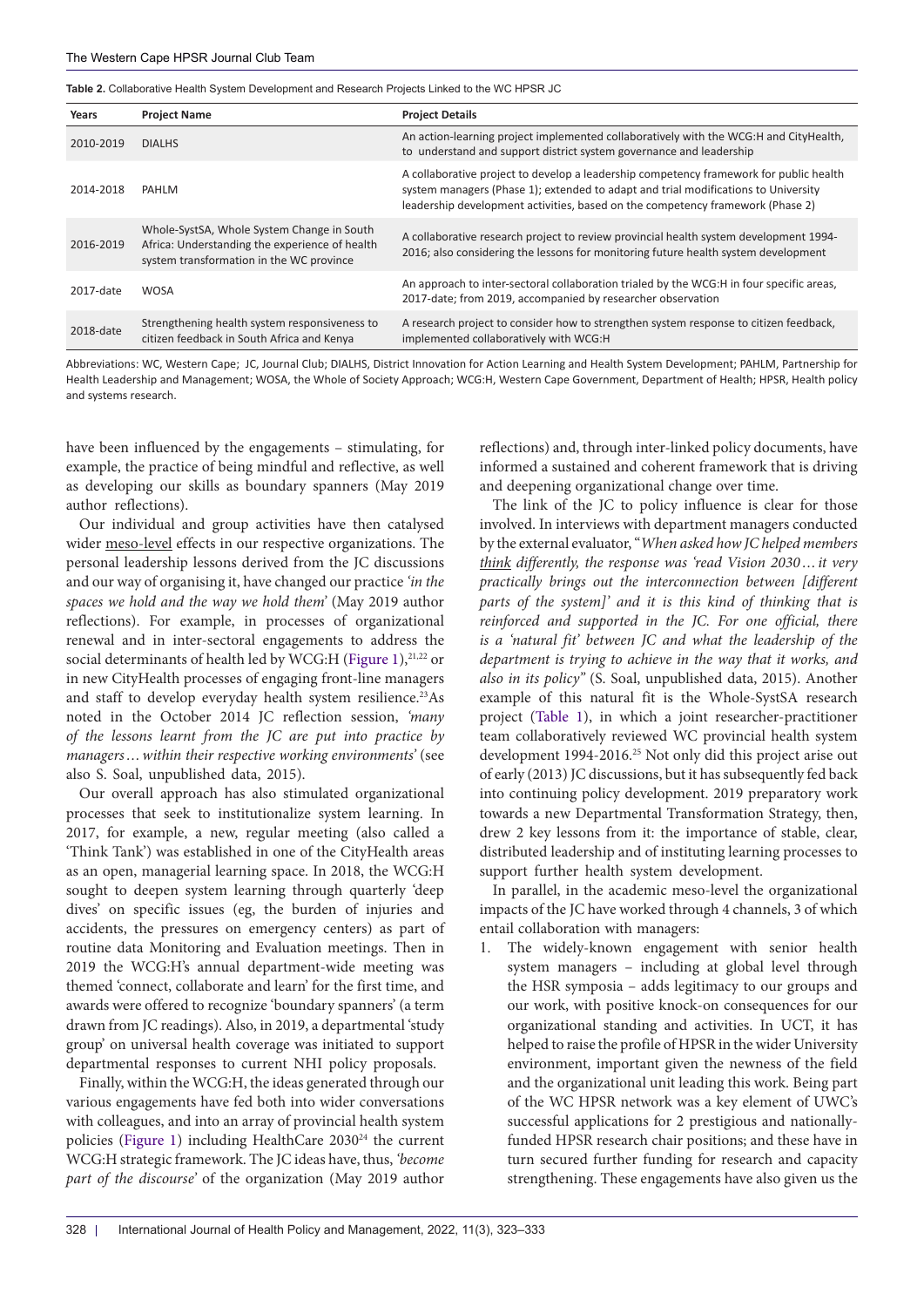language and experience to talk about co-production and embedded research and its value,<sup>26</sup> further legitimizing our overall research approach.

- 2. Post-graduate teaching programmes have been infused with HPS ideas and thinking tested through the JC ([Figure 1\)](#page-4-0), and also draw specifically on WC experience both in the form of teaching cases and as our managerial colleagues teach on these programmes. The programmes are, in turn, supporting newly-appointed academic staff to develop their understanding of health systems and HPSR. Leadership development activities for public health system managers have, in particular, been informed and supported by ideas from the JC discussions and by our strengthened relationship with the WCG:H (see [Box 4\)](#page-6-0).
- 3. The JC has directly stimulated collaborative research projects as well as Master's and PhD dissertations ([Figure](#page-4-0) [1](#page-4-0), [Table 2\)](#page-5-0).
- 4. A range of publications involve shared authorship among those involved in the  $JC<sub>1</sub><sup>22,27</sup>$  or draw on ideas discussed in the JC.23,26,28

Although the macro, societal-level impacts of the JC and linked engagements are inevitably harder to discern, it can be argued that they are likely to flow from the sorts of policy and organizational changes initiated within the WCG:H and CityHealth discussed above.<sup>16</sup> JC thinking is also acknowledged by managers as feeding into the wider processes of co-creating organizational and health service re-design [\(Figure 1](#page-4-0)), that will have long-lasting impacts on the provincial health system. Similarly, the universities' wider teaching and leadership development activities have potential system impacts and societal level benefits [\(Box 4\)](#page-6-0). Finally, 2018-2019 Think Tank discussions about the South African health system and NHI proposals are also feeding into our wider engagements in these debates (eg, through crossprovincial engagements with senior managers, participation in national meetings and advocacy activities).

At the same time, we have collectively contributed over time to HPSR field building – both in South Africa and globally. For those of us who are managers, global engagements offer the opportunity, beyond the JC, for 'practice speaking 'back' to scholarship,' and this was judged as: '*one of the critical outcomes of [our] boundary spanning approach, and one that has been especially facilitated by JC… For at least one contributor, the [2016 Global HSR Symposium] presents an opportunity to raise these questions about the relevance of academia to practice, and to speak to the necessity of up to date knowledge from the point of view of the system itself'* (S. Soal, S. Spender, unpublished data, 2016). The academics, meanwhile, have also infused ideas generated through the JC and linked activities into our wider research and personal roles within Health System Global, the membership society for our field.

## **Discussion**

As the paper title notes, the experiences we report here are not just about a JC. Instead the JC is at the center of an emergent effort to bridge the practitioner-researcher divide

## <span id="page-6-0"></span>**Box 4.** Leadership Development for Public Health System Managers

- Based on previous research and teaching, the WCG:H initiated the collaborative PAHLM project in 2012 – through which it worked collaboratively with UCT, UWC and the University of Stellenbosch (US) to develop the 2016 Leadership Competency Framework and Leadership Development Policy (also drawing from earlier WCG:H work to support organizational culture change). In 2017- 2018 the universities then self-funded a phase of work to test new approaches to leadership development based on these frameworks.
- These activities have, in turn, influenced the universities' teaching programs – leading, for example, to: the attachment of an additional 4-5 sessions an action learning set to the UWC short course in health management, to deepen leadership development; the use of the competency framework as a point of personal self-reflection for participants in the UCT and US PG Diplomas in Health Leadership and Management, respectively; the purposeful use of team assignments as part of the UCT student assessment approach; and the deliberate intention to, over time, recruit teams of people from the same workplace to attend the linked programs; and collective planning across the universities to ensure synergies among our programmes.
- As our programs all actively use and engage with HPS ideas, we are supporting a growing number of managers within WCG:H (and nationally) to hold a shared, systems perspective and mindset, and to infuse this into their leadership practices.
- Overall, then, by encouraging the participation of a critical mass of people from the same workplace and developing competence in systems thinking, our leadership development activities have the potential to make a contribution to overall system development.

Abbreviations: PAHLM, Partnership for Health Leadership and Management; WCG:H, Western Cape Government, Department of Health; UCT, University of Cape Town; UWC, University of the Western Cape; HPS, health policy and systems.

in order to mobilize knowledge in support of health system development. Unlike the more common focus on research projects/programs in thinking about co-production<sup>13,17</sup> and knowledge translation,<sup>8</sup> our paper reports a systemic form of knowledge co-production<sup>15</sup> occurring in and through a still-developing and small community of practice located within one geographical setting.<sup>29</sup> It provides an example of embedded research at work, showing how co-production of ideas can inform health policy decision-making and implementation,<sup>13,14</sup> as well as wider health system development,<sup>15</sup> in local settings.

Ultimately, within our setting we suggest that we have had what Becket et al<sup>13</sup> call paradigmatic impacts, 'the potential *to modify ways of understanding the world and shift frames of reference.'* We have seen, first, the emergence of new ideas, research approaches and relationships in this setting – such as understandings about whole system change, actionlearning and the relational space we have created. These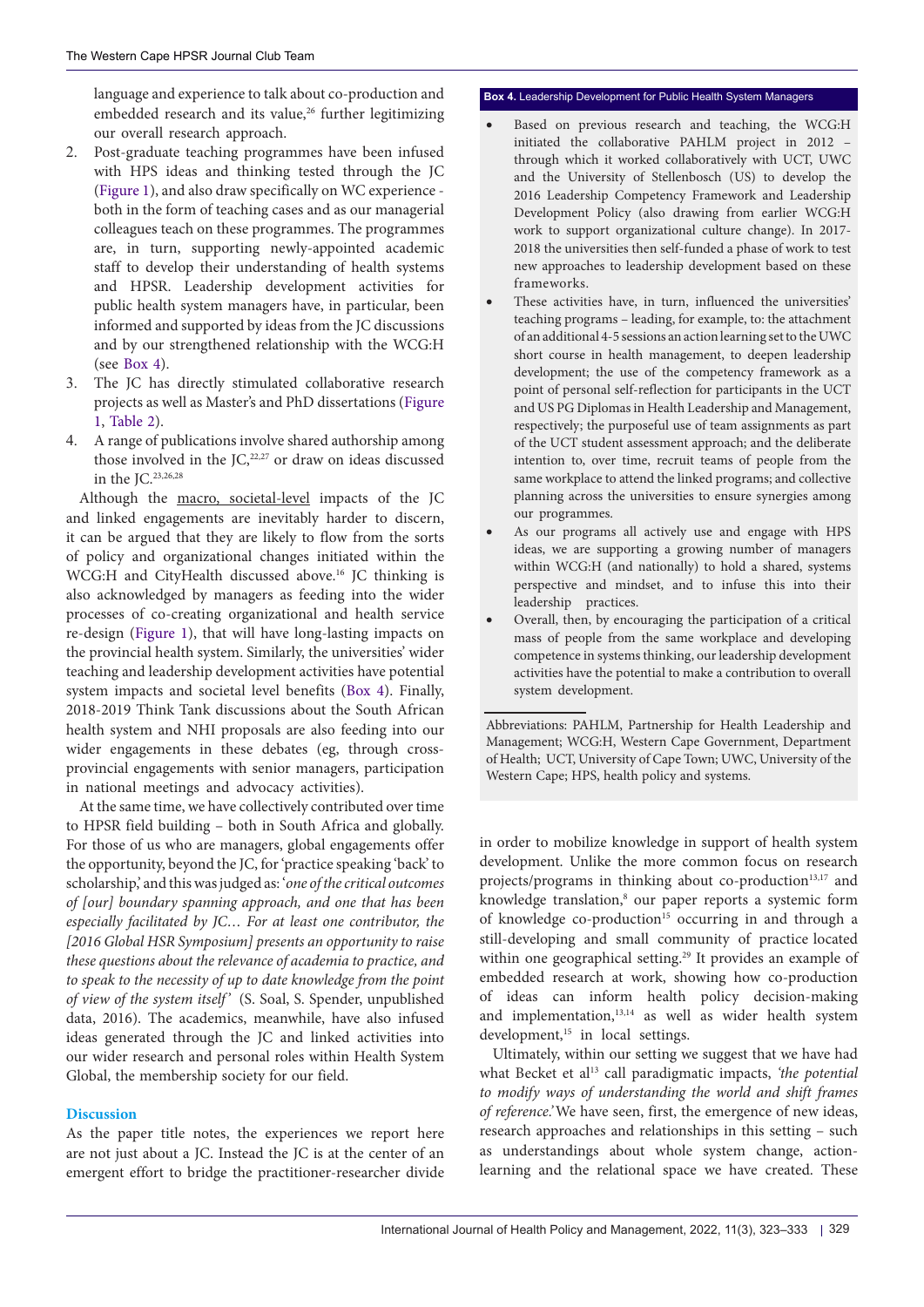are conceptual impacts.<sup>30</sup> Second, we see 'transformative synergies' from the knowledge we have mobilized collectively – in that it has not only generated research outputs (papers, conference presentations) and new research projects, but also led to outcomes such as health system and policy changes and capacity strengthening. The health system decision-making roles held by the practitioners amongst us have enabled instrumental impacts<sup>30</sup> within the health system, the academics have fed JC ideas back into their educational activities and, together, we have fed them into new collaborative research.

The interaction between ideas, policy and organizational changes, research developments and adapted teaching programs, is at the heart of these transformative synergies. The potential for co-production to have social impact through feedback into capacity development activities is, in particular, rarely acknowledged.13 *'Ideas have legs and travel'* is the way we have explained these impacts – as well as recognizing that they have been developed and honed in a trusting, relational space: *'it's in the relationship between the two perspectives (manager and researcher) where the magic happens*' (May 2019 author reflections). Our experiences [\(Figure 2](#page-7-0), [Supplementary file 2\)](#page-9-3) demonstrate, then, how micro-level changes, at the personal and group level, can seed meso level change, including the emergence of new ideas – generating a cycle of non-linear chains of impact through which macro-level change might occur.13 For example: new practitioner leadership practices stimulated by JC ideas become embedded in the routines of the health system, and in turn leverage sustained system change; adapted leadership development programs draw on new knowledge honed in the JC and then seed the spread of micro-level changes in their participants, with wider system effects [\(Box 4\)](#page-6-0); and the practice of co-production embodied in the JC introduces emerging researchers to systemic understandings and relevant research methods, which feed back into their research and training activities, spreading the learning further.

The factors that have supported the JC engagement and impacts include the context in which we are located -

<span id="page-7-0"></span>

**Figure 2.** Journal Club Impacts Across Levels.

Note: Solid lines = traceable interactions among impact levels. Dashed lines = likely interactions among impact levels. Dotted lines = untraceable spin-off impacts.

characterized by prior relationships<sup>[3]</sup> based, as is common in communities of practice, $29$  on mutual respect, and an evidence ecosystem open to learning.<sup>25,31</sup> Our individual and collective motivations for engaging in the JC are also important, as in any practice community.<sup>29</sup> Through the JC, the academics among us set out to deepen our learning about health systems through engagement with practitioner colleagues. We recognized the limits of our formalized, research knowledge in understanding the everyday realities of complex health systems and how to strengthen them, and sought to cross the bridge between research and practice (S. Soal, S. Spender, unpublished data, 2016). In parallel, valuing the academics' HPSR perspectives, those of us who are health system managers set out to engage intellectually to deepen our practice for health system development. Collegial engagement around ideas was then the defining characteristic of the experience.21 Recognizing that *'to change the world, we must first change ourselves'* (May 2019 author reflections) we all value the space to reflect together and the learning about system complexity we have gained from the JC. We see it as contributing to our personal leadership and practice/research journeys and as supporting our shared political project, to strengthen the health system towards health equity and social justice. Shared purposes<sup>13</sup> are critical for co-production, and political rationales may be most important.<sup>17</sup>

Specific aspects of the JC's design have also enabled our engagements and impacts [\(Box 5\)](#page-8-0). Some design features reflect wider recommendations for traditional academic JCs.<sup>32,33</sup> However, our key focus has been on considering the relevance of the papers to health system practice rather than scientific skill development. More importantly, these features reflect core principles acknowledged to support coproduction – such as equality among participants, power sharing, valuing all forms of knowledge and relationship building.13,17 "*Practitioner contributors refer to the freedom and absence of 'fear' in JC, to its 'lack of formality and hierarchy,' to the fact that you can 'focus on ideas' and 'discuss these openly"*  (S. Soal, unpublished data, 2015). The way we have managed our collective spaces has, then, enabled our collective thinking, sustained our relationships and supported wider impacts. As the evaluator commented, *"the networked character'* of our engagement *'creates an approach to HPSR promotion that is not located in any single organization, or institution, yet is organizational in that it galvanizes the energies and focus of people into common intellectual and practical pursuits"* (S. Soal, unpublished data, 2015).In essence, then, as would be expected of a community of practice,<sup>29</sup> the JC has created a *'social context'* in which *'knowledge, practice and policy can be interrogated, modified and learned'*13 and transformed into shared ideas, knowledge and wider action. It represents a systems' model of knowledge to action,<sup>15</sup> and illustrates how cultural-cognitive factors can support the institutionalization of knowledge use.16

The long-term and sustained engagement of a central core of managers and academics has, crucially, allowed us to maintain our purpose and focus, even as a wider array of people have shifted in and out of the JC. It has supported the maturation of ideas through cycles of engagement that have spun off into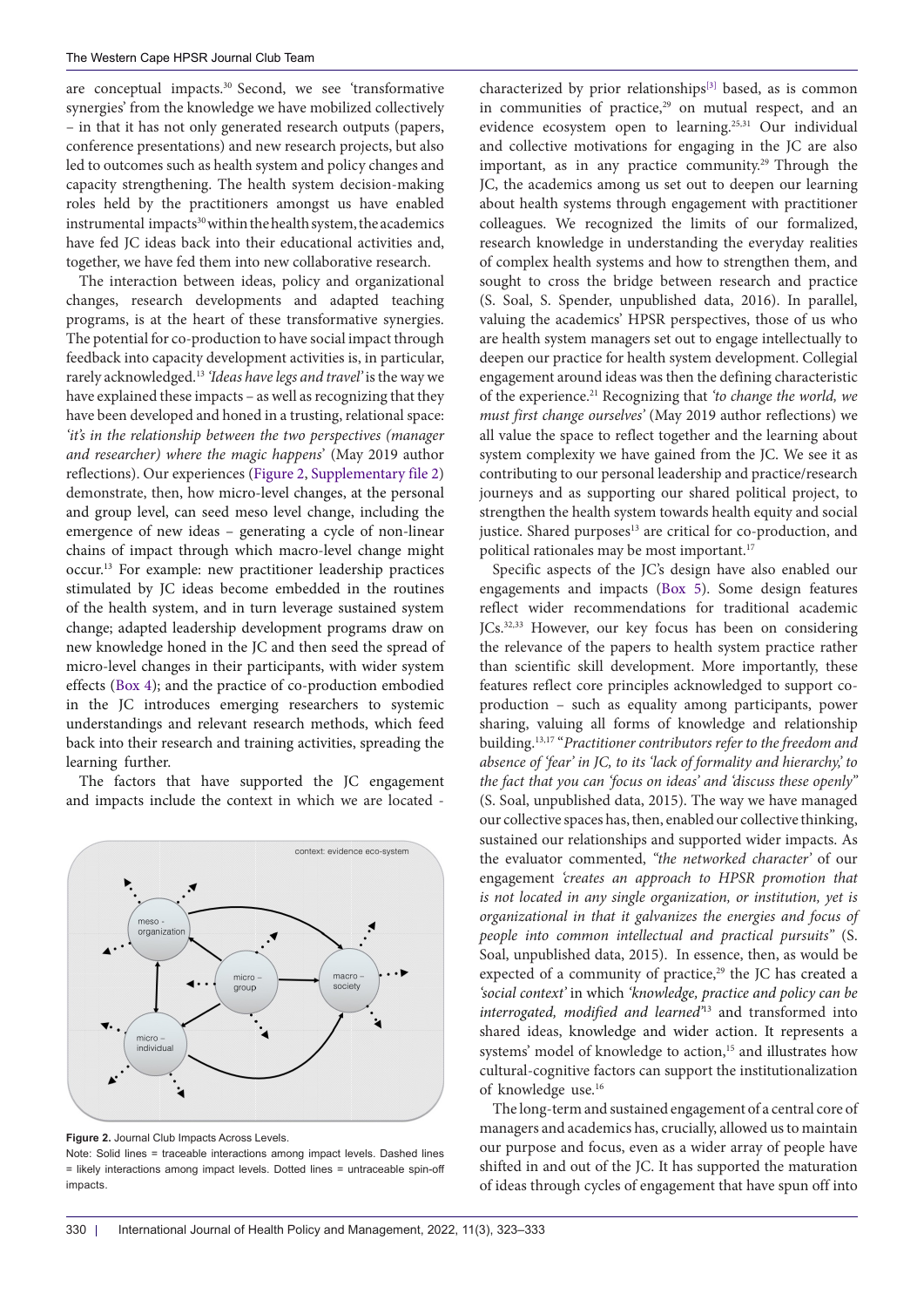## <span id="page-8-0"></span>Box 5. Features of Journal Club Design and Approach That Support Impacts the huge pressures facing the health system.

- The mutually agreed 'systems' focus.
- Papers seen as an accepted, credible and neutral catalyst for reflection and conversation, that act as a focusing point outside researcher/manager worlds.
- The deliberate and careful selection of papers that challenge our world views and stimulate our thinking, speak to current health system realities and generate ideas that can be picked up in our personal leadership practice.
- Focusing on the real-world relevance of the ideas presented in the papers, drawing on tacit and formal knowledge, rather than on scientific critique based primarily on so-called 'expert' knowledge.
- The creation of a non-threatening and (largely) nonhierarchical, safe space through specific practices that nurture trusting relationships, such as sharing roles, respectful engagement and ensuring '*you don't leave with a to do list'* that only adds to your usual workload (May 2019 author reflections).

wider conversations and activities. The involvement of senior health system managers is unusual in wider co-production experience<sup>13,34</sup> and has clearly been critical in feeding JC ideas into health system policy and practice. In addition, by supporting the JC and linking JC ideas to wider educational and research activities, the academics have demonstrated the broad range of researcher entrepreneurship that facilitates policy impact.19

However, sustaining our activities is challenging and we recognize risks in the way we have engaged. Whilst we feel that our foundation of relationships makes it possible to 'talk truth to power' within the collective, we recognize that concern for the relationships may silence contestation around ideas (May 2019 author reflections). The more powerful voices among us may also crowd out others, despite our intentions (JC notes November 2013), and we risk being exclusive in participation (JC notes November 2014; S. Soal, S. Spender unpublished data, 2016) and through our shared language (May 2019 author reflections). By holding the space specifically for those who want to develop and deepen a systems perspective, we are perhaps missing opportunities to infuse ideas into more traditional health science networks and thinking. Finally, despite our intentions, we have not been able to engage a wider range of system actors - such as middle managers and front-line health staff and civil society organizations (JC notes November 2013; November 2014; December 2016).

The risks of co-production outlined by Oliver et al,<sup>17</sup> therefore, have resonance for us. Amongst others, it requires particular inter-personal skills and is seen as *"time-consuming, ethically complex, emotionally-demanding, inherently unstable, vulnerable to external shocks, subject to competing demands*  and expectations<sup>"35</sup> (cited in<sup>17</sup>). For academics, it can be seen as threatening our neutrality and independence and, despite our own organizations' concerns for socially responsive activities, is not always well recognized in academic career development. For health system managers, it can be seen as a luxury activity in the face of the immediate need to manage

Finally, we recognize that in some ways we have been more successful in working with the global HPSR community than the South African health systems and health research community. In 2019 we sought, then, to engage in the wider South African NHI debates by applying systemic perspectives and planned to strengthen such engagement in the future.

## **Conclusion**

The JC does not have a lifetime-guarantee and will only continue for as long as members see value in it as part of a shared approach to systemic learning.

We also do not suggest that this approach to knowledge coproduction can simply be replicated: we are a particular group of people, engaging in a particular space at a particular time. Nonetheless, we suggest that the principles and practices of our approach have wider relevance – and hope they will live on through our personal and wider organizational activities. Our experiences point to the potential for knowledge to have impact through a systemic practice of engagement informed by an understanding of organizational complexity. It is, in essence, a systemic model of knowledge to action<sup>15</sup> that shows *'the potential for the research process and productive human interactions to affect much deeper and more enduring change.'*<sup>13</sup> Such an approach to knowledge mobilization requires a critical mass of interested participants willing to take the risk of crossing over established boundaries and enabling feedback loops, in pursuit, in our case, of the shared goal of strengthening health systems for social justice.

Ultimately, our experiences suggest that:

- HPSR ideas and collective sense-making processes can support health system development;
- Relational and trustworthy spaces of engagement between managers and researchers who have shared goals can be effective places of knowledge mobilization to support action;
- Long-term and consistent engagement among stable groups of managers and researchers enables knowledge mobilization and impact;
- The mandated policy and organizational leadership roles of managers provide mechanisms for meso- and macrolevel research impacts;
- The mandated teaching and capacity development roles of universities, together with their research role, enable the spread of ideas through people and organizations into society.

## **Acknowledgements**

We thank all colleagues who attend the Western Cape HPSR Journal Club for their continuing engagement.

The Western Cape HPSR Journal Club team that developed this paper consists of the following members, displayed with their affiliations:

At Health Policy and Systems Division, School of Public Health and Family Medicine, University of Cape Town, Cape Town, South Africa: Leanne Brady, Lucy Gilson, Jill Olivier, Marsha Orgill, Maylene Shung-King, Eleanor Whyle.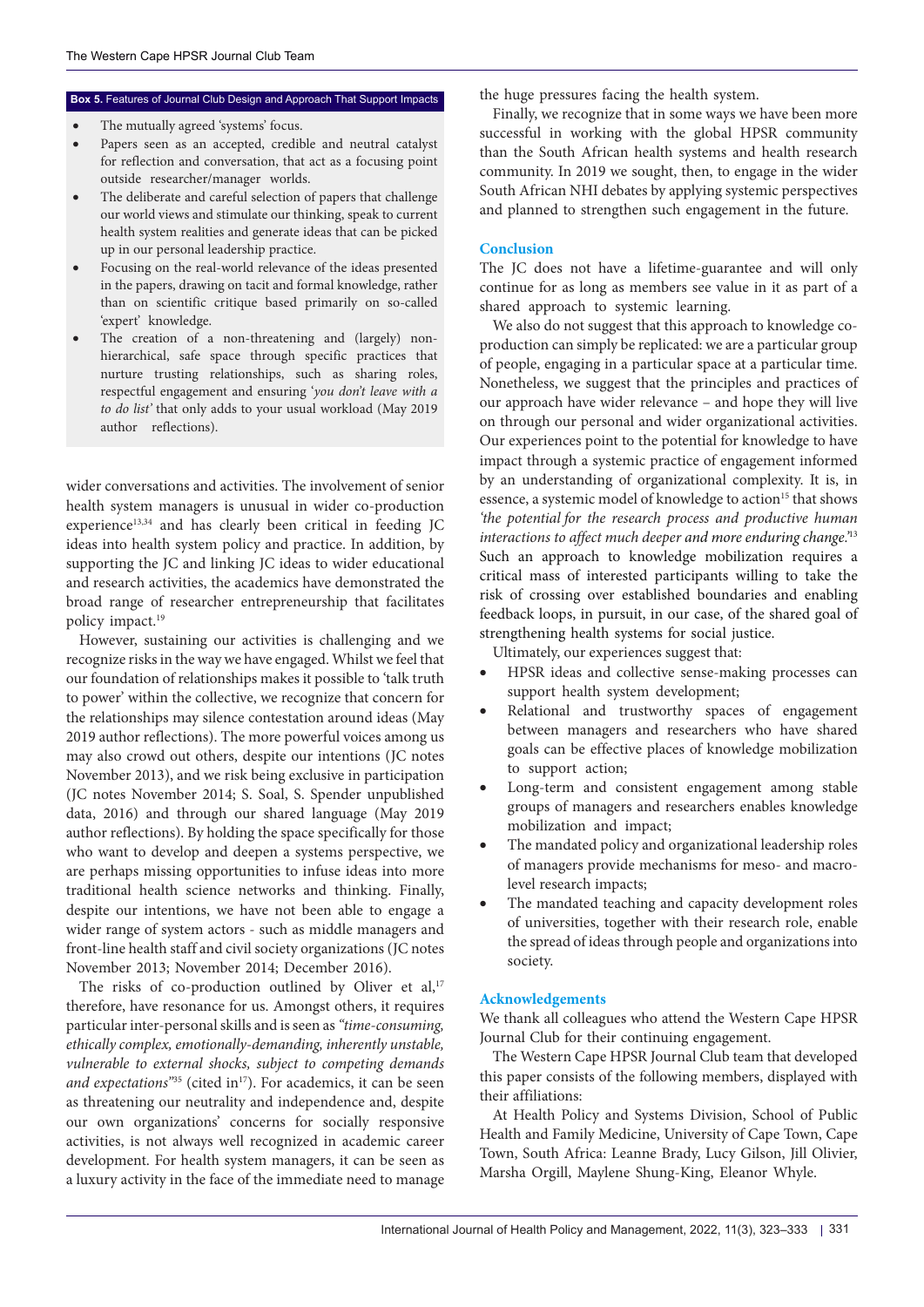At Department of Health, Emergency Medical Services, Western Government, Cape Town, South Africa: Leanne Brady.

At Department of Health, Western Cape Government, Cape Town, South Africa: Keith Cloete, Beth Engelbrecht, Krish Vallabhjee.

At Department of Health, City of Cape Town Municipal Authority, Cape Town, South Africa: Soraya Ellokor.

At School of Public Health, University of the Western Cape, Cape Town, South Africa: Asha George, Uta Lehmann, Ida Okeyo, Nikki Schaay, Helen Schneider.

At Department of Global Health and Development, London School of Hygiene and Tropical Medicine, London, UK: Lucy Gilson.

#### **Ethical issues**

As noted in the methods section we did not seek ethics clearance for the processes of collective reflection on our *own* experience that generated data used in this paper. However, ethics clearance was granted for the CHESAI evaluation on which we also draw by the University of the Western Cape, South Africa (registration number HS/16/6/40).

#### **Competing interests**

LG reports that the authors of the paper are all participants in the activity discussed.

#### **Authors' contributions**

All authors contributed to this paper by generating, sharing and collectively discussing their own reflections and insights, and by reviewing the draft and final versions of the paper. LG coordinated the writing process, including conducting additional analyses reviewed by the full authorship team.

### **Funding**

The preparation of this paper received no funding. The Journal Club was originally developed as part of the Collaboration for Health Systems Analysis and Innovation, funded by the International Research and Development Centre, Canada (grants 106788E001 and 106788E002).

#### **Endnotes**

<span id="page-9-0"></span>[1] Multiple terms are used in the literature on knowledge transfer, translation, exchange and mobilization; including, in LMICs, the funder-inspired terms of GRIPP (getting research into policy and practice) and research uptake. In many instances this literature focuses specifically on knowledge as research evidence, and adopts a linear, or one-way, model of understanding the process of transferring this knowledge into policy and practice. In this paper we use the term knowledge mobilization to recognize the multiple, dynamic pathways through which the combination of multiple knowledge sources (including concepts and ideas, practice or tacit knowledge, rather than only research evidence) bring about change in policy and practice. We understand knowledge mobilization in this sense, to be central to understandings of embedded research and knowledge co-production process.

<span id="page-9-1"></span>[2] Initiated in 2012, the Collaboration for Health Systems Analysis and Innovation (CHESAI) sought to develop an HPSR hub in Cape Town, rooted in concern for health system equity and in social science perspectives on health policy and health systems. Led by the HPSR groups within the UCT and the UWC, CHESAI built on their existing HPS teaching and research activities and wider engagement with managerial and practitioner colleagues provincially and nationally.

<span id="page-9-4"></span>[3] Trusting relationships had been established through activities such as: the UWC Winter School, a continuous professional development programme aimed at South African public health managers, which has run annually for over 25 years; UCT's Oliver Tambo Fellowship programme, which has provided health management training to public sector managers since 1996; and the District Innovation and Action Learning for Health System development collaboration, 2010-2019.

## **Supplementary files**

<span id="page-9-2"></span>[Supplementary file 1](https://www.ijhpm.com/data/ijhpm/news/Gilson-Supple-File-1-IJHPM.pdf). The Timeline of the WC HPSR Journal Club and Linked

#### <span id="page-9-3"></span>**Activities**

[Supplementary file 2](https://www.ijhpm.com/data/ijhpm/news/Gilson-Supple-File-2-IJHPM.pdf). The Social Impact of the WC HPSR Journal Club (Using the Framework of<sup>13</sup>).

#### **References**

- 1. Mills A. Health policy and systems research: defining the terrain; identifying the methods. *Health Policy Plan*. 2012;27(1):1-7. doi:[10.1093/heapol/czr006](https://doi.org/10.1093/heapol/czr006)
- 2. Sheikh K, Gilson L, Agyepong IA, Hanson K, Ssengooba F, Bennett S. Building the field of health policy and systems research: framing the questions. *PLoS Med*. 2011;8(8):e1001073. doi:[10.1371/journal.](https://doi.org/10.1371/journal.pmed.1001073) [pmed.1001073](https://doi.org/10.1371/journal.pmed.1001073)
- 3. De Savigny D, Adam T. *Systems Thinking for Health Systems Strengthening*. Geneva: World Health Organization; 2009.
- Sheikh K, George A, Gilson L. People-centred science: strengthening the practice of health policy and systems research. *Health Res Policy Syst*. 2014;12:19. doi:[10.1186/1478-4505-12-19](https://doi.org/10.1186/1478-4505-12-19)
- 5. Green A, Bennett S. *Sound Choices: Enhancing Capacity for Evidence-Informed Health Policy*. Geneva: World Health Organization; 2007.
- 6. World Health Organization (WHO). *Strategy on Health Policy and Systems Research: Changing the Mindset.* Geneva: WHO; 2012.
- 7. Gilson L, Orgill M, Shroff ZC. *A Health Policy Analysis Reader: The Politics of Policy Change in Low- and Middle-Income Countries*. Geneva: World Health Organization; 2018.
- 8. El-Jardali F, Lavis J, Moat K, Pantoja T, Ataya N. Capturing lessons learned from evidence-to-policy initiatives through structured reflection*. Health Res Policy Syst*. 2014;12:2. doi:[10.1186/1478-4505-](https://doi.org/10.1186/1478-4505-12-2) [12-2](https://doi.org/10.1186/1478-4505-12-2)
- 9. Zida A, Lavis JN, Sewankambo NK, Kouyate B, Ouedraogo S. Evaluating the process and extent of institutionalization: a case study of a rapid response unit for health policy in Burkina Faso. *Int J Health Policy Manag*. 2018;7(1):15-26. doi[:10.15171/ijhpm.2017.39](https://doi.org/10.15171/ijhpm.2017.39)
- 10. Ongolo-Zogo P, Lavis JN, Tomson G, Sewankambo NK. Assessing the influence of knowledge translation platforms on health system policy processes to achieve the health millennium development goals in Cameroon and Uganda: a comparative case study. *Health Policy Plan.* 2018;33(4):539-554. doi:[10.1093/heapol/czx194](https://doi.org/10.1093/heapol/czx194)
- 11. Sriram V, Bennett S, Raman VR, Sheikh K. developing the national knowledge platform in India: a policy and institutional analysis. *Health Res Policy Syst*. 2018;16(1):13. doi[:10.1186/s12961-018-0283-3](https://doi.org/10.1186/s12961-018-0283-3)
- 12. Nguyen T, Graham ID, Mrklas KJ, et al. How does integrated knowledge translation (IKT) compare to other collaborative research approaches to generating and translating knowledge? learning from experts in the field. *Health Res Policy Syst*. 2020;18(1):35. doi:[10.1186/s12961-020-0539-6](https://doi.org/10.1186/s12961-020-0539-6)
- 13. Beckett K, Farr M, Kothari A, Wye L, le May A. Embracing complexity and uncertainty to create impact: exploring the processes and transformative potential of co-produced research through development of a social impact model. *Health Res Policy Syst*. 2018;16(1):118. doi[:10.1186/s12961-018-0375-0](https://doi.org/10.1186/s12961-018-0375-0)
- 14. Langley J, Wolstenholme D, Cooke J. 'Collective making' as knowledge mobilisation: the contribution of participatory design in the co-creation of knowledge in healthcare. *BMC Health Serv Res.* 2018;18(1):585. doi[:10.1186/s12913-018-3397-y](https://doi.org/10.1186/s12913-018-3397-y)
- 15. Best A, Holmes BJ. Systems thinking, knowledge and action: towards better models and methods. *Evid Policy*. 2010;6(2):145-159. doi:[10.1332/174426410x502284](https://doi.org/10.1332/174426410x502284)
- 16. Koon AD, Windmeyer L, Bigdeli M, et al. A scoping review of the uses and institutionalisation of knowledge for health policy in lowand middle-income countries. *Health Res Policy Syst*. 2020;18(1):7. doi:[10.1186/s12961-019-0522-2](https://doi.org/10.1186/s12961-019-0522-2)
- 17. Oliver K, Kothari A, Mays N. The dark side of coproduction: do the costs outweigh the benefits for health research? *Health Res Policy Syst.* 2019;17(1):33. doi:[10.1186/s12961-019-0432-3](https://doi.org/10.1186/s12961-019-0432-3)
- 18. Ostrom E. Crossing the great divide: coproduction, synergy, and development. *World Dev.* 1996;24(6):1073-1087.
- 19. Gilson L, McIntyre D. The interface between research and policy: experience from South Africa. *Soc Sci Med*. 2008;67(5):748-759. doi:[10.1016/j.socscimed.2008.02.005](https://doi.org/10.1016/j.socscimed.2008.02.005)
- 20. Greenhalgh T, Raftery J, Hanney S, Glover M. Research impact: a narrative review. *BMC Med*. 2016;14:78. doi:[10.1186/s12916-016-](https://doi.org/10.1186/s12916-016-0620-8)